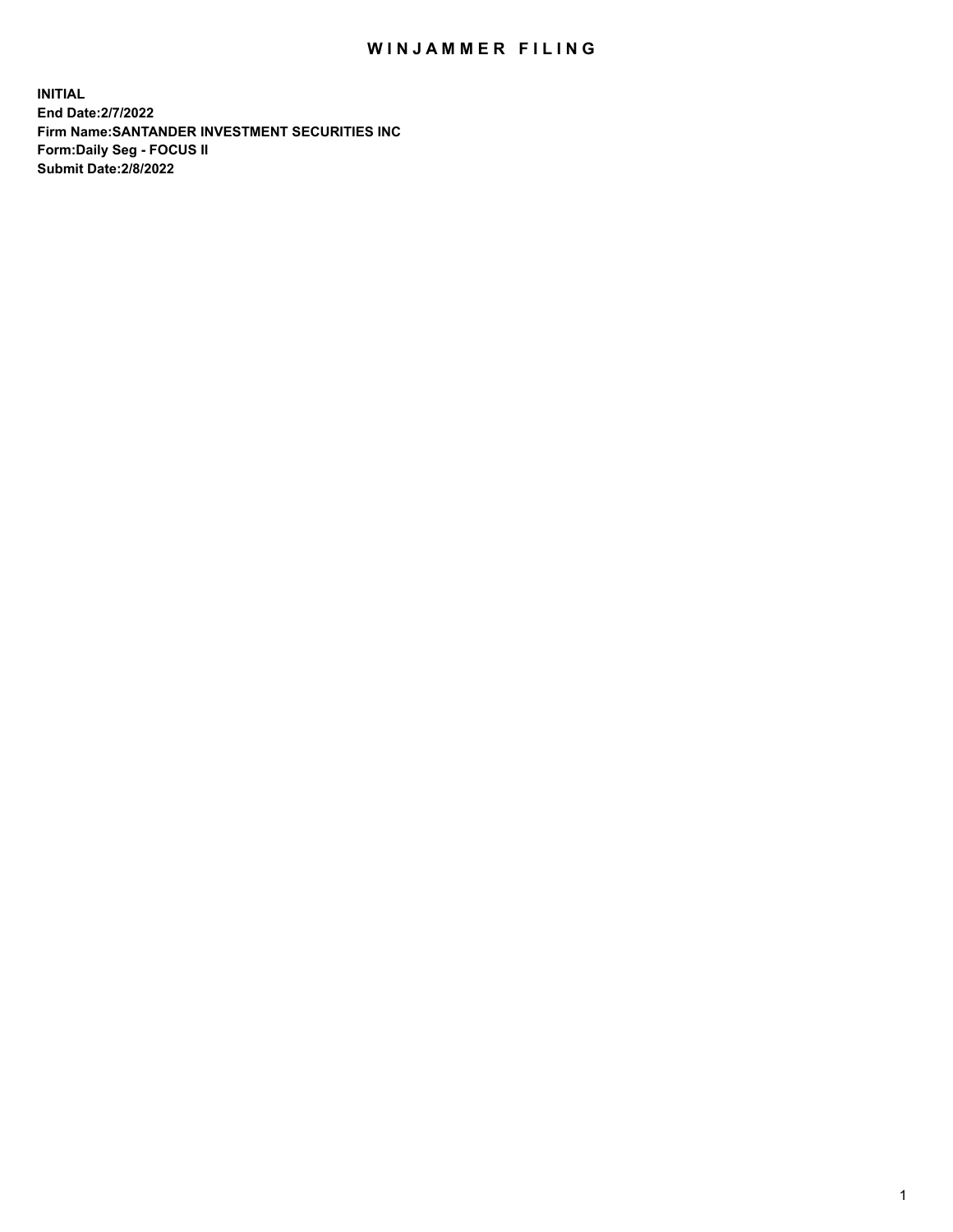**INITIAL End Date:2/7/2022 Firm Name:SANTANDER INVESTMENT SECURITIES INC Form:Daily Seg - FOCUS II Submit Date:2/8/2022 Daily Segregation - Cover Page**

| Name of Company                                                                                                                                                                                                                                                                                                                | <b>SANTANDER INVESTMENT</b>                                         |
|--------------------------------------------------------------------------------------------------------------------------------------------------------------------------------------------------------------------------------------------------------------------------------------------------------------------------------|---------------------------------------------------------------------|
| <b>Contact Name</b>                                                                                                                                                                                                                                                                                                            | <b>SECURITIES INC</b><br><b>Richard Ro</b>                          |
| <b>Contact Phone Number</b>                                                                                                                                                                                                                                                                                                    | (212) 350-3662                                                      |
| <b>Contact Email Address</b>                                                                                                                                                                                                                                                                                                   | richard.ro@santander.us                                             |
| FCM's Customer Segregated Funds Residual Interest Target (choose one):<br>a. Minimum dollar amount: ; or<br>b. Minimum percentage of customer segregated funds required:% ; or<br>c. Dollar amount range between: and; or<br>d. Percentage range of customer segregated funds required between:% and%.                         | 70,000,000<br><u>0</u><br>0 <sub>0</sub><br>0 <sub>0</sub>          |
| FCM's Customer Secured Amount Funds Residual Interest Target (choose one):<br>a. Minimum dollar amount: ; or<br>b. Minimum percentage of customer secured funds required:%; or<br>c. Dollar amount range between: and; or<br>d. Percentage range of customer secured funds required between:% and%.                            | $\frac{0}{0}$<br>0 <sub>0</sub><br>0 <sub>0</sub>                   |
| FCM's Cleared Swaps Customer Collateral Residual Interest Target (choose one):<br>a. Minimum dollar amount: ; or<br>b. Minimum percentage of cleared swaps customer collateral required:% ; or<br>c. Dollar amount range between: and; or<br>d. Percentage range of cleared swaps customer collateral required between:% and%. | $\frac{\mathsf{0}}{\mathsf{0}}$<br>0 <sub>0</sub><br>0 <sub>0</sub> |

Attach supporting documents CH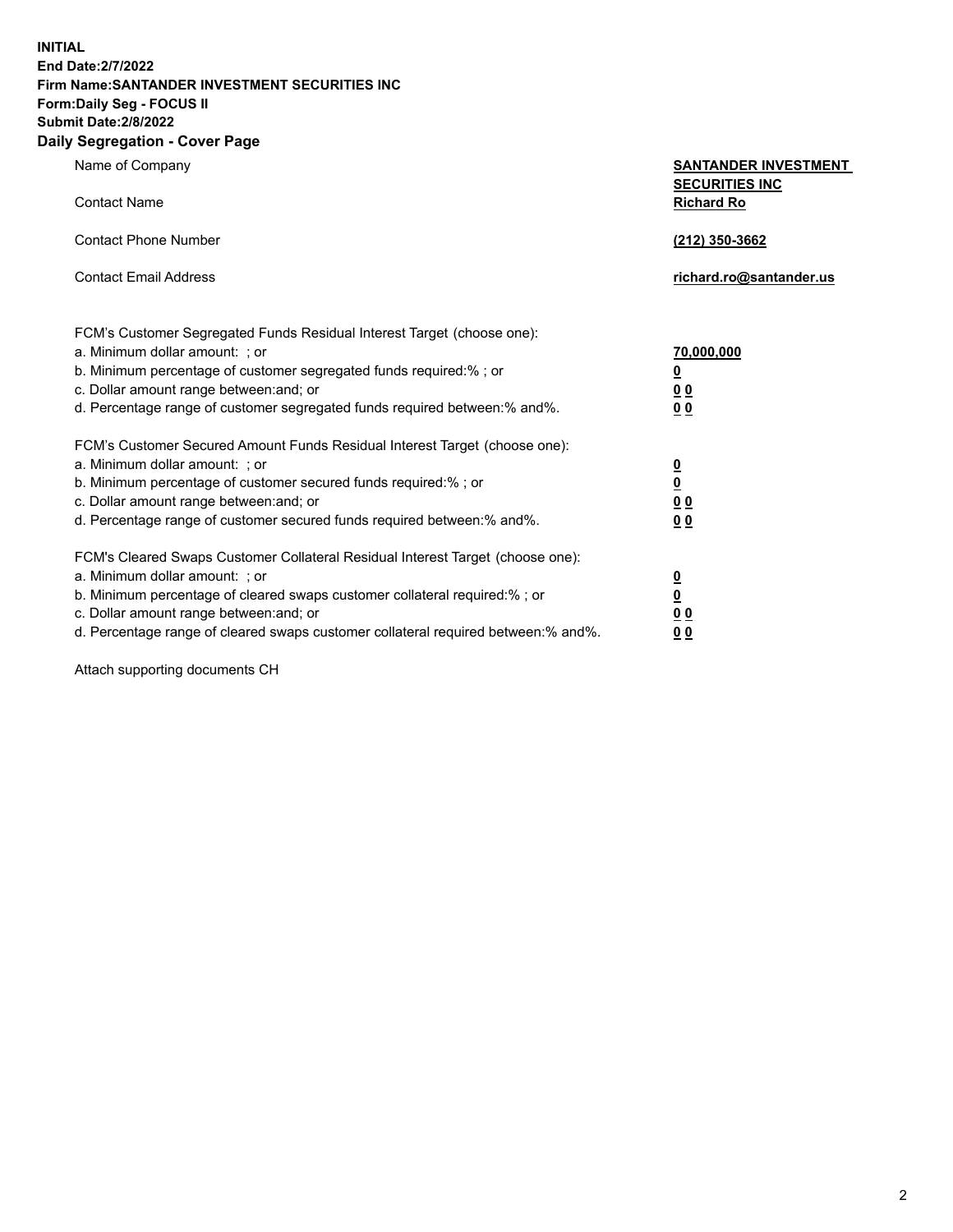## **INITIAL End Date:2/7/2022 Firm Name:SANTANDER INVESTMENT SECURITIES INC Form:Daily Seg - FOCUS II Submit Date:2/8/2022 Daily Segregation - Secured Amounts** Foreign Futures and Foreign Options Secured Amounts Amount required to be set aside pursuant to law, rule or regulation of a foreign government or a rule of a self-regulatory organization authorized thereunder 1. Net ledger balance - Foreign Futures and Foreign Option Trading - All Customers A. Cash **0** [7315] B. Securities (at market) **0** [7317] 2. Net unrealized profit (loss) in open futures contracts traded on a foreign board of trade **0** [7325] 3. Exchange traded options a. Market value of open option contracts purchased on a foreign board of trade **0** [7335] b. Market value of open contracts granted (sold) on a foreign board of trade **0** [7337] 4. Net equity (deficit) (add lines 1. 2. and 3.) **0** [7345] 5. Account liquidating to a deficit and account with a debit balances - gross amount **0** [7351] Less: amount offset by customer owned securities **0** [7352] **0** [7354] 6. Amount required to be set aside as the secured amount - Net Liquidating Equity Method (add lines 4 and 5) 7. Greater of amount required to be set aside pursuant to foreign jurisdiction (above) or line 6. FUNDS DEPOSITED IN SEPARATE REGULATION 30.7 ACCOUNTS 1. Cash in banks A. Banks located in the United States **0** [7500] B. Other banks qualified under Regulation 30.7 **0** [7520] **0** [7530] 2. Securities A. In safekeeping with banks located in the United States **0** [7540] B. In safekeeping with other banks qualified under Regulation 30.7 **0** [7560] **0** [7570] 3. Equities with registered futures commission merchants A. Cash **0** [7580] B. Securities **0** [7590] C. Unrealized gain (loss) on open futures contracts **0** [7600] D. Value of long option contracts **0** [7610] E. Value of short option contracts **0** [7615] **0** [7620] 4. Amounts held by clearing organizations of foreign boards of trade

 A. Cash **0** [7640] B. Securities **0** [7650] C. Amount due to (from) clearing organization - daily variation **0** [7660] D. Value of long option contracts **0** [7670] E. Value of short option contracts **0** [7675] **0** [7680] 5. Amounts held by members of foreign boards of trade A. Cash **0** [7700] B. Securities **0** [7710] C. Unrealized gain (loss) on open futures contracts **0** [7720] D. Value of long option contracts **0** [7730] E. Value of short option contracts **0** [7735] **0** [7740] 6. Amounts with other depositories designated by a foreign board of trade **0** [7760] 7. Segregated funds on hand **0** [7765] 8. Total funds in separate section 30.7 accounts **0** [7770] 9. Excess (deficiency) Set Aside for Secured Amount (subtract line 7 Secured Statement Page 1 from Line 8) **0** [7380] 10. Management Target Amount for Excess funds in separate section 30.7 accounts **0** [7780] 11. Excess (deficiency) funds in separate 30.7 accounts over (under) Management Target **0** [7785]

**0** [7305]

**0** [7355]

**0** [7360]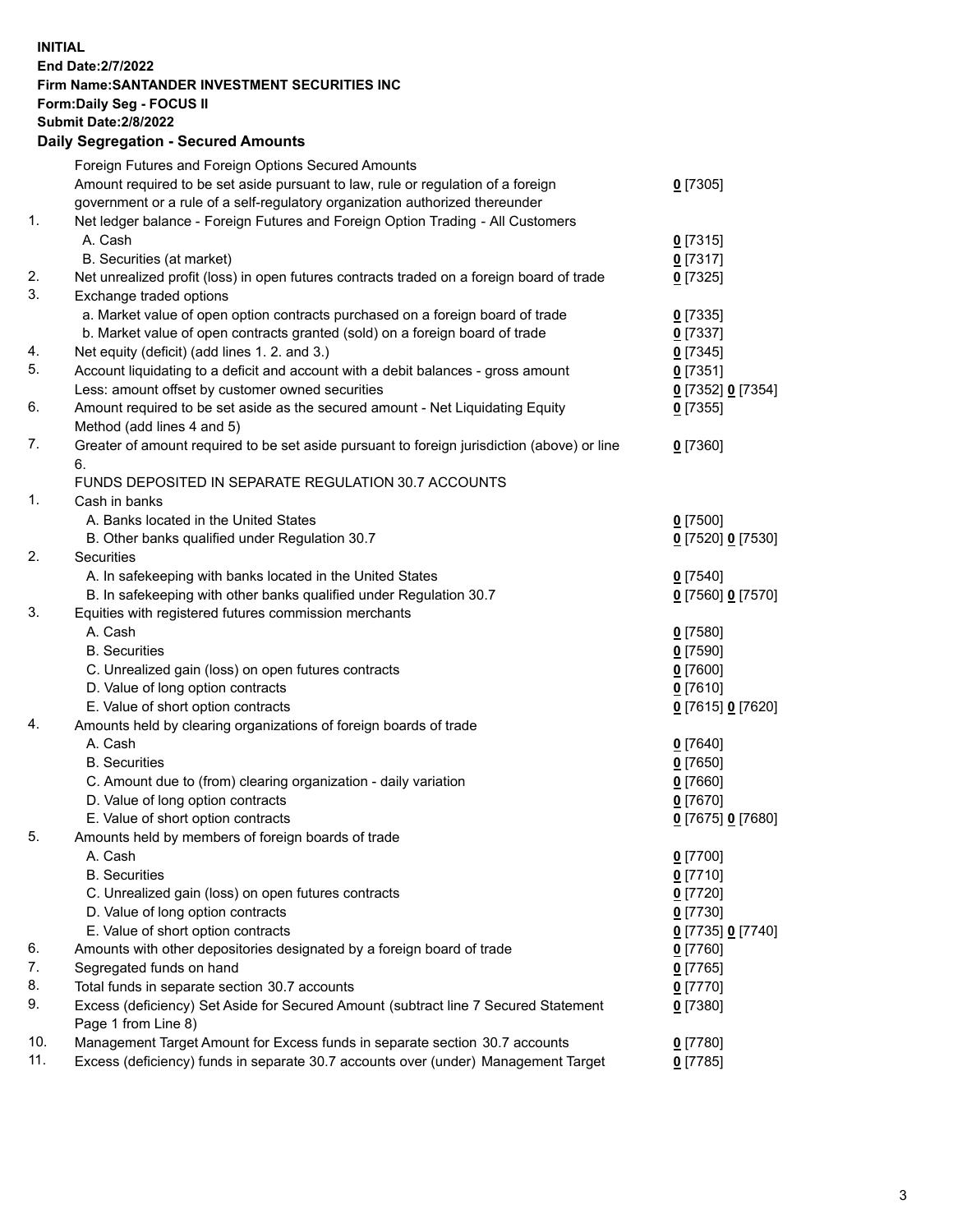| <b>INITIAL</b> | <b>End Date: 2/7/2022</b><br>Firm Name: SANTANDER INVESTMENT SECURITIES INC<br><b>Form:Daily Seg - FOCUS II</b><br><b>Submit Date:2/8/2022</b><br>Daily Segregation - Segregation Statement |                          |
|----------------|---------------------------------------------------------------------------------------------------------------------------------------------------------------------------------------------|--------------------------|
| 1.             | SEGREGATION REQUIREMENTS(Section 4d(2) of the CEAct)<br>Net ledger balance                                                                                                                  |                          |
|                | A. Cash                                                                                                                                                                                     | 2,281,979,284 [7010]     |
|                | B. Securities (at market)                                                                                                                                                                   | $0$ [7020]               |
| 2.             | Net unrealized profit (loss) in open futures contracts traded on a contract market                                                                                                          | 10,642,164 [7030]        |
| 3.             | Exchange traded options<br>A. Add market value of open option contracts purchased on a contract market                                                                                      | 94,921,798 [7032]        |
|                | B. Deduct market value of open option contracts granted (sold) on a contract market                                                                                                         | -41,883,084 [7033]       |
| 4.             | Net equity (deficit) (add lines 1, 2 and 3)                                                                                                                                                 | 2,345,660,162 [7040]     |
| 5.             | Accounts liquidating to a deficit and accounts with                                                                                                                                         |                          |
|                | debit balances - gross amount                                                                                                                                                               | $0$ [7045]               |
|                | Less: amount offset by customer securities                                                                                                                                                  | 0 [7047] 0 [7050]        |
| 6.             | Amount required to be segregated (add lines 4 and 5)                                                                                                                                        | 2,345,660,162 [7060]     |
| 7.             | FUNDS IN SEGREGATED ACCOUNTS<br>Deposited in segregated funds bank accounts                                                                                                                 |                          |
|                | A. Cash                                                                                                                                                                                     | 280,828,667 [7070]       |
|                | B. Securities representing investments of customers' funds (at market)                                                                                                                      | $0$ [7080]               |
|                | C. Securities held for particular customers or option customers in lieu of cash (at                                                                                                         | $0$ [7090]               |
|                | market)                                                                                                                                                                                     |                          |
| 8.             | Margins on deposit with derivatives clearing organizations of contract markets                                                                                                              |                          |
|                | A. Cash                                                                                                                                                                                     | 2,077,152,051 [7100]     |
|                | B. Securities representing investments of customers' funds (at market)                                                                                                                      | $0$ [7110]               |
|                | C. Securities held for particular customers or option customers in lieu of cash (at<br>market)                                                                                              | $0$ [7120]               |
| 9.             | Net settlement from (to) derivatives clearing organizations of contract markets                                                                                                             | 6,778,819 [7130]         |
| 10.            | Exchange traded options                                                                                                                                                                     |                          |
|                | A. Value of open long option contracts                                                                                                                                                      | 94,921,798 [7132]        |
|                | B. Value of open short option contracts                                                                                                                                                     | -41,883,084 [7133]       |
| 11.            | Net equities with other FCMs                                                                                                                                                                |                          |
|                | A. Net liquidating equity                                                                                                                                                                   | $0$ [7140]               |
|                | B. Securities representing investments of customers' funds (at market)<br>C. Securities held for particular customers or option customers in lieu of cash (at                               | $0$ [7160]<br>$0$ [7170] |
|                | market)                                                                                                                                                                                     |                          |
| 12.            | Segregated funds on hand                                                                                                                                                                    | $0$ [7150]               |
| 13.            | Total amount in segregation (add lines 7 through 12)                                                                                                                                        | 2,417,798,251 [7180]     |
| 14.            | Excess (deficiency) funds in segregation (subtract line 6 from line 13)                                                                                                                     | 72,138,089 [7190]        |
| 15.            | Management Target Amount for Excess funds in segregation                                                                                                                                    | 70,000,000 [7194]        |
| 16.            | Excess (deficiency) funds in segregation over (under) Management Target Amount<br><b>Excess</b>                                                                                             | 2,138,089 [7198]         |